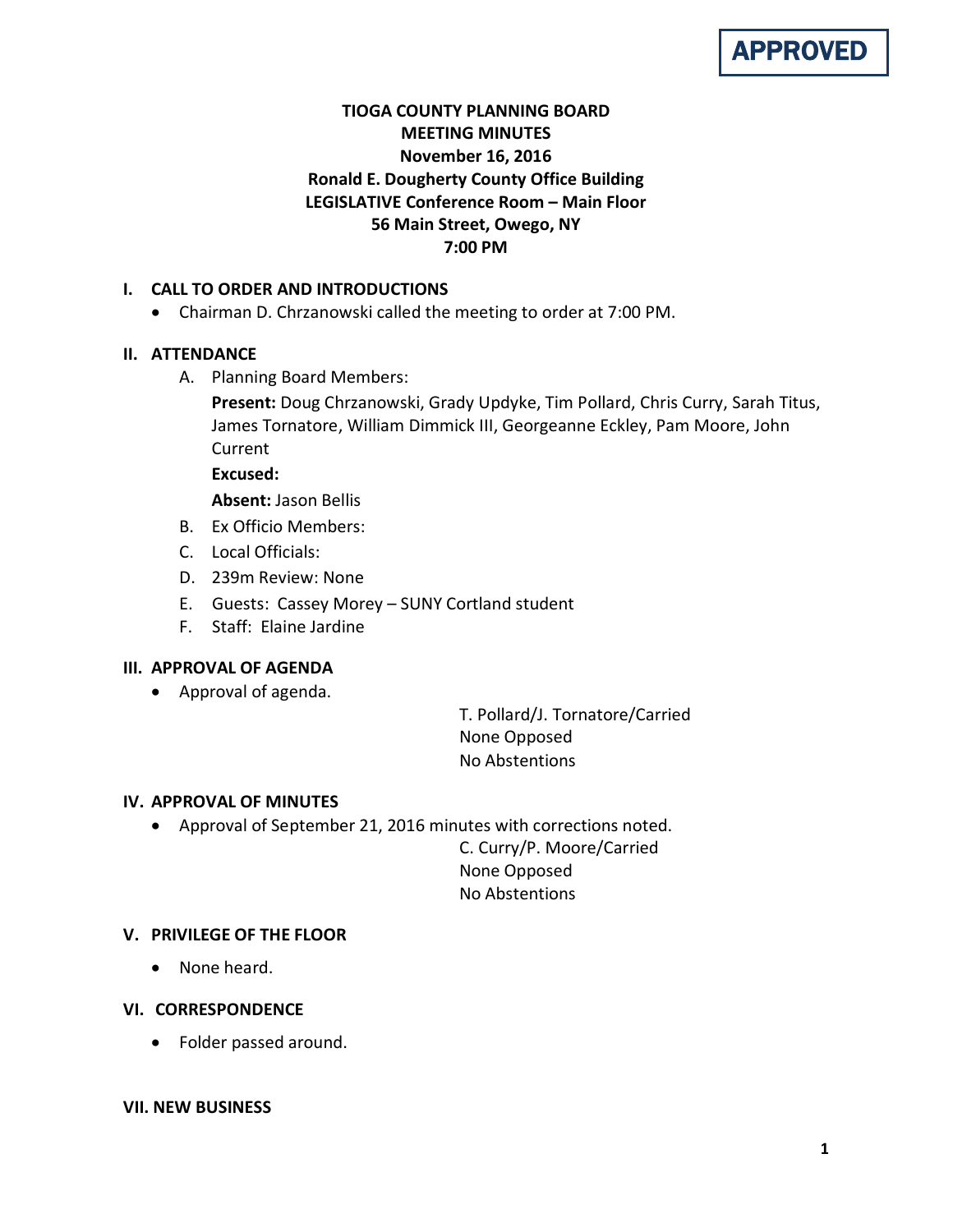

## **A. 239 Reviews**

#### **1. County Case 2016-024: Town of Candor, Sign Local Law**

The Town of Candor's proposed sign local law is simple and concise, yet effective. It is the intent of the Candor Town Board that all signs will be regulated by this law only, and not their Site Plan Review Law.

P. Moore pointed out that something doesn't read right and needs correcting – in section  $3 -$ Definitions:

Paragraph 3 "On-Premise sign" – the words "or billboard" needs to be removed. Billboard has already been defined in Paragraph 2 above exclusively as an off-premise sign; therefore billboard should not be included in the definition of an On-Premise sign.

**Motion to recommend approval with modification of the sign local law:**

| D. Chrzanowski/P. Moore/Carried |    |
|---------------------------------|----|
| Yes                             | 10 |
| Nο                              | n  |
| Abstention                      | n  |

#### **VIII. REPORTS**

- A. Local Bits and Pieces
	- **1. Town of Candor J. Bellis** 
		- Not in attendance.

#### **2. Town of Nichols** – P. Moore

• Ray Thetga, Jr. has filled the vacant seat on the Town Zoning Board of Appeals.

#### **3. Town of Berkshire - T. Pollard**

- Planning Board close to complete with draft version.
- Resident Committee has formed to develop a playground in the hamlet.

#### **4. Town of Tioga –** D. Chrzanowski

• No report.

#### **5. Village of Waverly** – W. Dimmick III

- No report.
- **6. Village of Owego** G. Eckley
	- No report.
- **7. Town of Newark Valley S. Titus**
	- No report.
- **8. Village of Newark Valley – J. Tornatore**
	- No report.